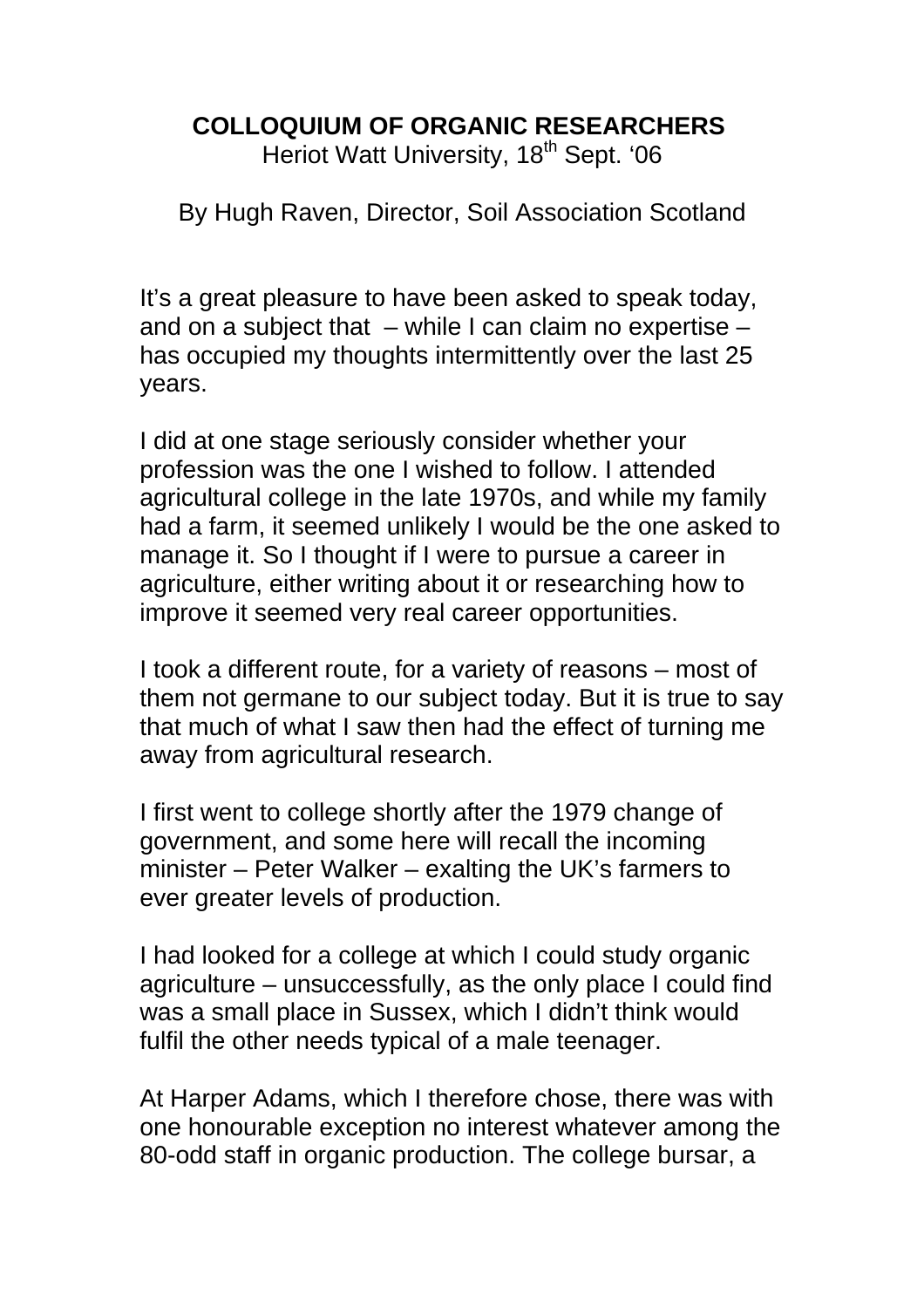well-respected figure, openly derided it as "muck and magic". That was typical of the time and of the place.

The quality of much that was taught was highly dubious. During my sandwich year, I looked after a herd of freerange pigs on fertile but heavy land in the English county of Buckinghamshire. I could not fail to note that the sows derived a significant proportion of their nutritional needs from grazing the rye grass on which they were folded. From memory, I think we concluded that a breeding sow could obtain about a third of her nutritional needs from grazing over the course of the production cycle.

So I was surprised to be told by our lecturer in pig husbandry that this was physiologically impossible. Monogastric animals are incapable of digesting cellulose, we were informed, so all the nutritional needs of the domestic pig – whether kept indoors or out – had to be met by supplementary feed. To have written anything else in an examination would have been to court failure.

We learned agronomy and modern techniques in pest and parasite control that relied very heavily on poisons. One such chemical – I recall its name as Temik – was so toxic, we were told by our lecturer with a quiver of excitement, that a single speck would be a fatal to a human being. It was incorporated in soil, to control nematodes in potatoes.

At the time the college was involved in a range of agricultural research, including a project investigating the effects of feeding various unusual substances to cattle. I don't think they included ruminant derived protein – an experiment conducted elsewhere with an ultimate price tag of over £4 billion. But I do remember considerable interest in the effects on growth rates of feeding beef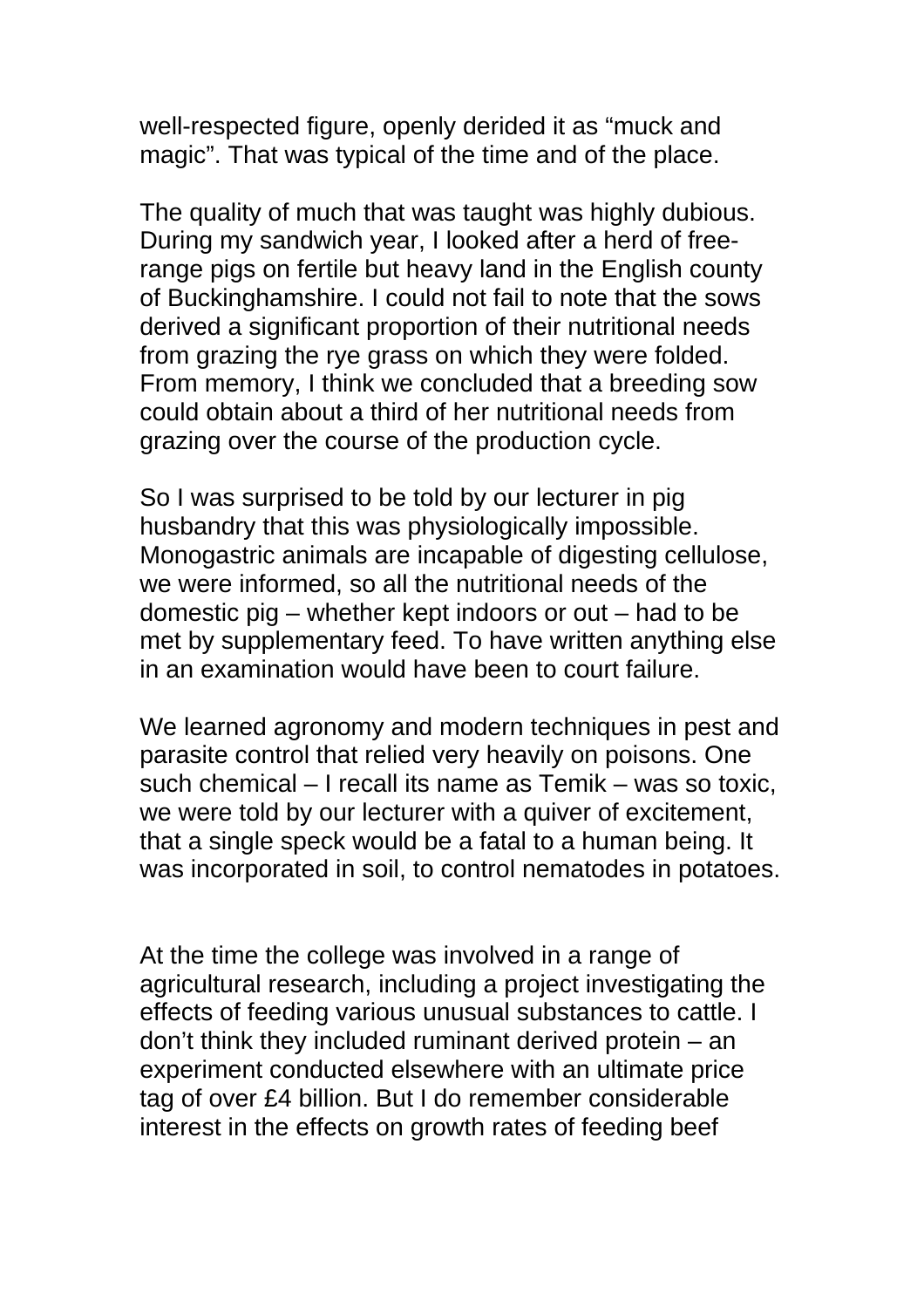cattle the dust scraped from the inside of power station chimneys.

These are random recollections from a typical agricultural education a quarter of a century ago. To me they represent the perversion – almost the corruption, although I don't think that is quite an accurate term – of what should be one of the noblest professions.

And I find it very heartening that the priorities have changed so much in the intervening years as to fill a hall such as this to debate what is, I believe, genuinely the public interest in agricultural research.

I have been asked to think about what would be my priorities for that research community. I'd like to outline four areas that I think each deserves far greater attention than they have received so far.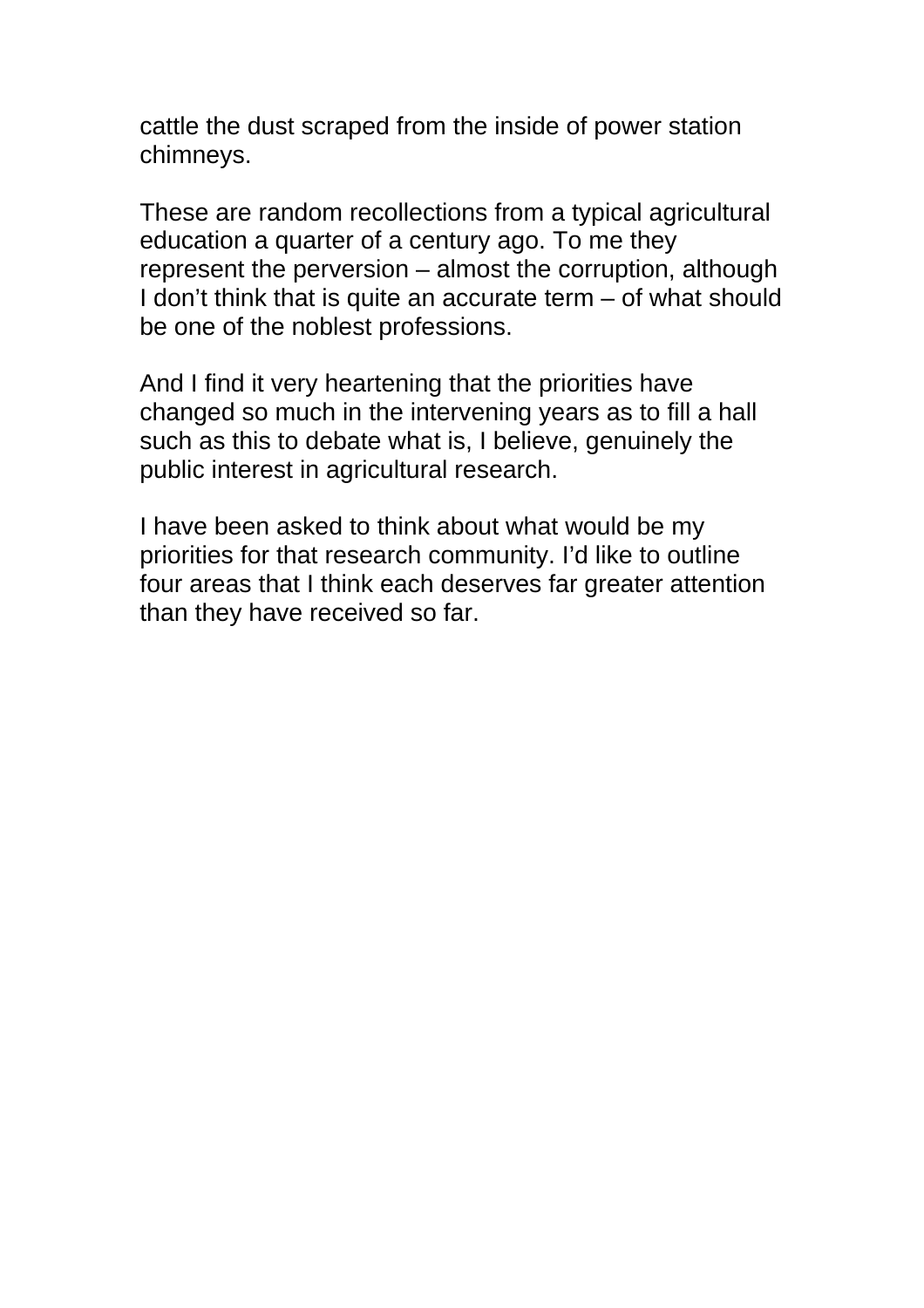1. Land use and climate change

It is surprising and somewhat alarming how little understood are the implications of land use change, including agriculture, for greenhouse gas emissions. To give an example, we are at the very early stages of understanding the implications of changes in forest management, and particularly the processes which determine the balance between  $CO<sub>2</sub>$  and  $CH<sub>4</sub>$  emissions from the decay of wood. By the same token, our understanding of the carbon cycle in agriculture is rudimentary.

a) With respect to soil carbon - soils are hugely significant as a store, as a sink and as a source of carbon. This subject is of particular importance here in Scotland, where our deep upland peats contain some two-thirds of the UK's entire soil-borne carbon reserves. The UK has around [1](#page-3-0)5% of the world's blanket peat.<sup>1</sup>

Work from the Macaulay Land Use Research Institute<sup>[2](#page-3-1)</sup> has estimated that nearly a sixth of Scotland's land surface is overlain by deep peat soils. This represents about 5000 tonnes of carbon stored per hectare, or about 10 times the equivalent stored in the mineral soils . Taken together, the carbon stored in the peaty soils of Scotland is about 170 times more than stored in all the vegetation of Scotland.

But our understanding of what causes the further deposition of carbon, and conversely the release of carbon from changes in soil conditions – for example

<span id="page-3-0"></span> $\overline{\phantom{a}}$  $1$  Parliamentary Office of Science and Technology, Postnote no 265, July 2006, London

<span id="page-3-1"></span><sup>&</sup>lt;sup>2</sup> Review of the Contribution to Climate Change of Organic Soils Under Different Land Uses. - Chapman, Towers, Williams, Coull and Paterson. Macaulay Land Use Research Institute, Aberdeen, 2001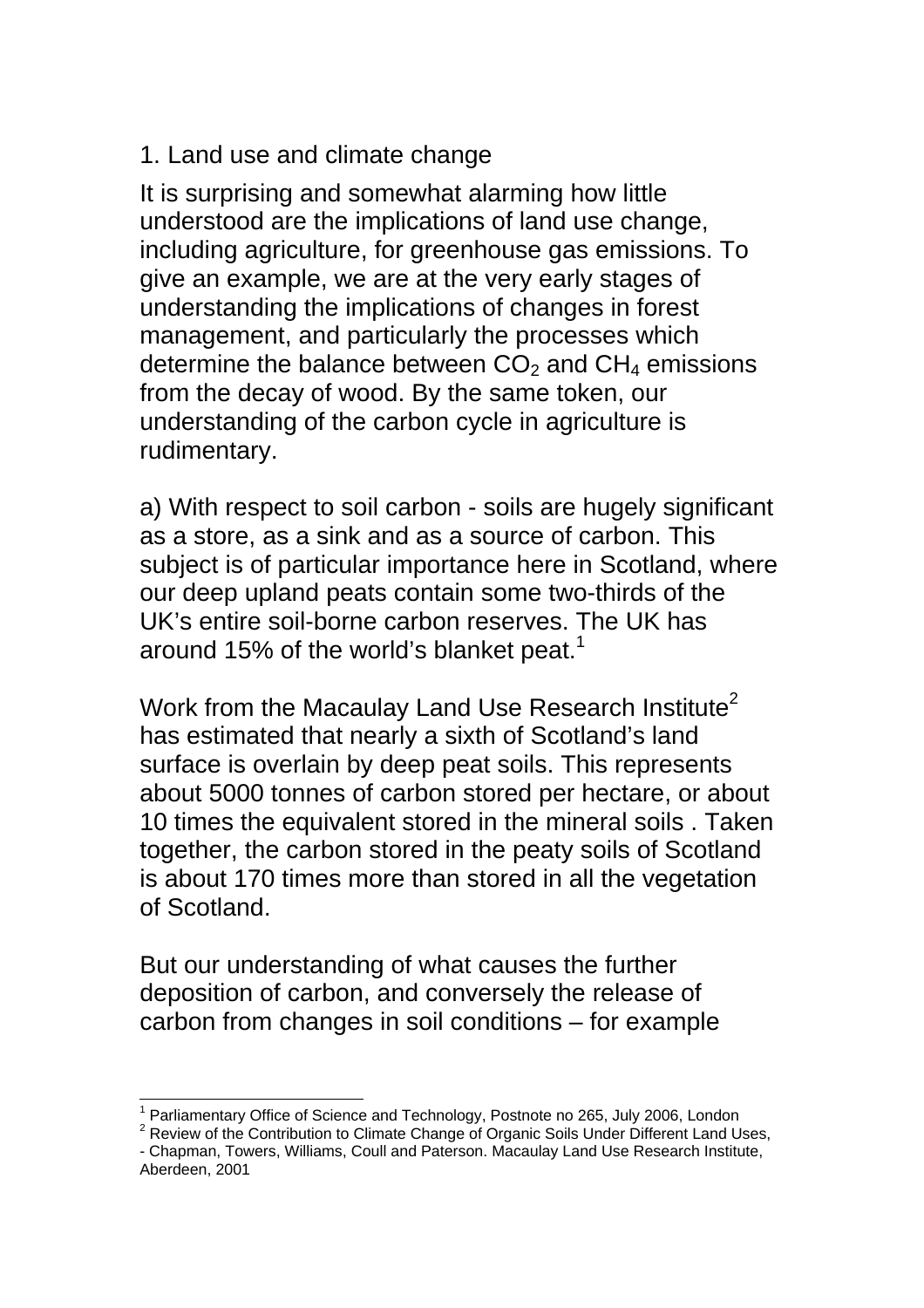through changes in hydrography, burning, and changes in vegetative cover – is still very undeveloped.

We know that the tillage associated with conventional arable production tends to reduce carbon levels and has the potential to shed many hundreds of tonnes of carbon per hectare. Conversely, organic arable practices that incorporate crop residues and other by-products have the potential significantly to increase soil carbon on a sustainable basis. These known facts have yet to feed through into changes in arable practice – and doubtless there are many research projects that could be initiated trying to achieve precisely this purpose.

Conclusions of the work at the Macaulay include the need for more accurate assessments of the distribution of soilborne carbon, and improved data collection on land use changes, to allow assessments of the scale of this elephant in the room.

### b) Nitrous Oxide.

 $\overline{\phantom{a}}$ 

There is good evidence – including in an influential paper published in Science several years ago<sup>[3](#page-4-0)</sup> – that the release of nitrous oxide, a greenhouse gas with 200 times the global warming potential of carbon dioxide, is the largest contribution of agriculture to climate change. Many in the organic movement cite research indicating that conventional farming practice is responsible for much larger unit area emissions of nitrous oxide than organic husbandry. Recently that conclusion has been called into question, and it seems that variations in organic techniques, application and spreading practices, etc, themselves have a huge impact on the level of nitrous oxide emissions. The imperative of better understanding

<span id="page-4-0"></span> $3$  Greenhouse gases in intensive agriculture: contributions of individual gases to the radiative forcing of the atmosphere. Robertson, Paul, and Harwood, Science Vol 289, 15 September 2000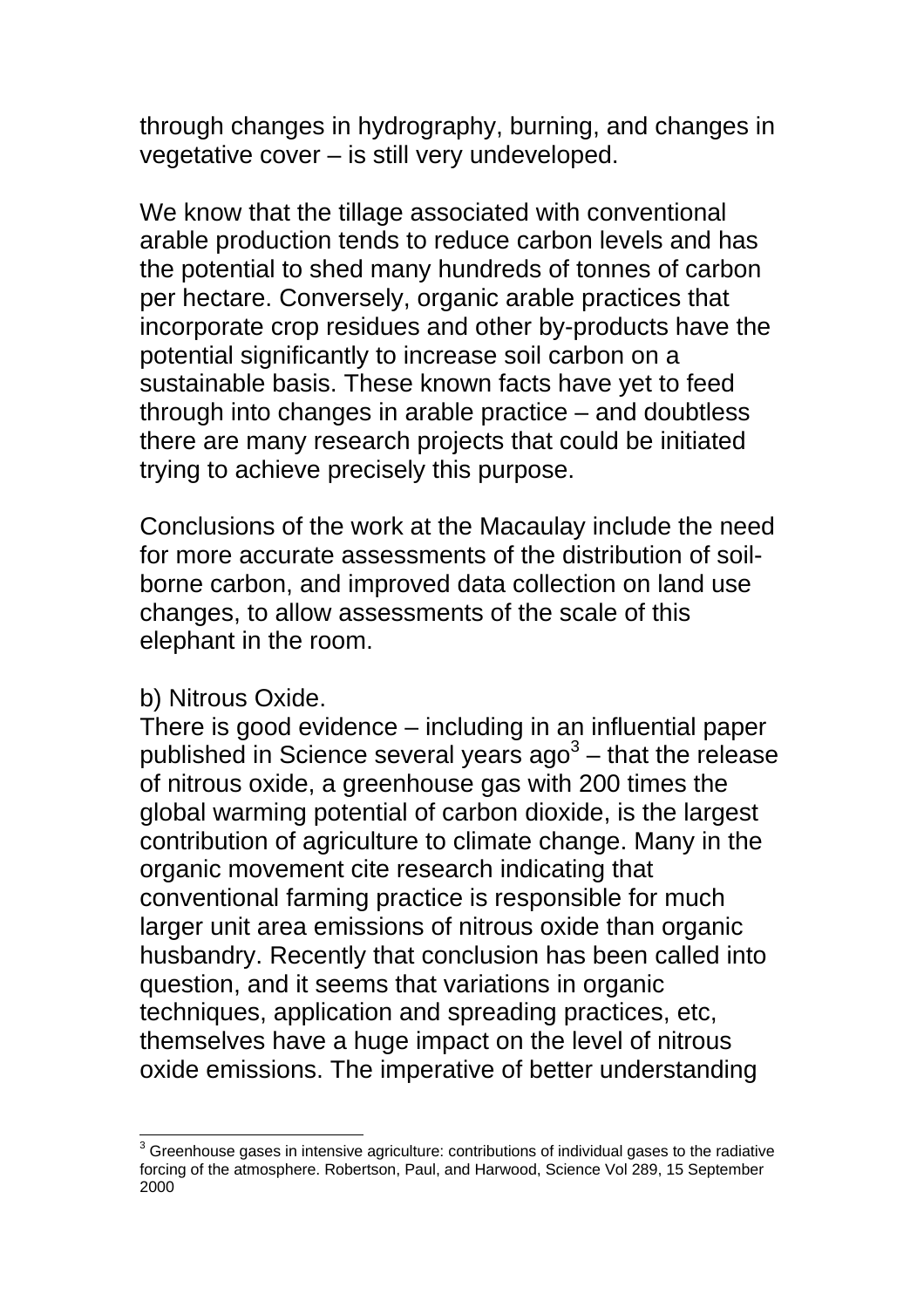these processes surely merits this being a major priority for the organic research community.

#### c) Energy use in agriculture.

It seems extraordinary that one still sees numerous references to work by Leech in the late 1970s, conducted after the first oil shock, on energy input-output ratios in food production. Surely this will ultimately be one of the key determinants of sustainability – yet it's hardly mentioned in public discourse. Again the organic movement thinks it has a good story to tell, and there is some evidence to back this up – including a MAFF research project from 2000 that concluded "Organically grown crops require around 50% of the energy input per unit area than do conventional crops, largely because of lower, or zero, fertiliser and pesticide energy inputs."<sup>[4](#page-5-0)</sup> If I were a young researcher looking for a specialism, I think this is where I would alight.

<span id="page-5-0"></span> $\overline{\phantom{a}}$ <sup>4</sup> Energy Use in Organic Farming Systems, ADAS Terrington, MAFF Research Report OF0182, 2000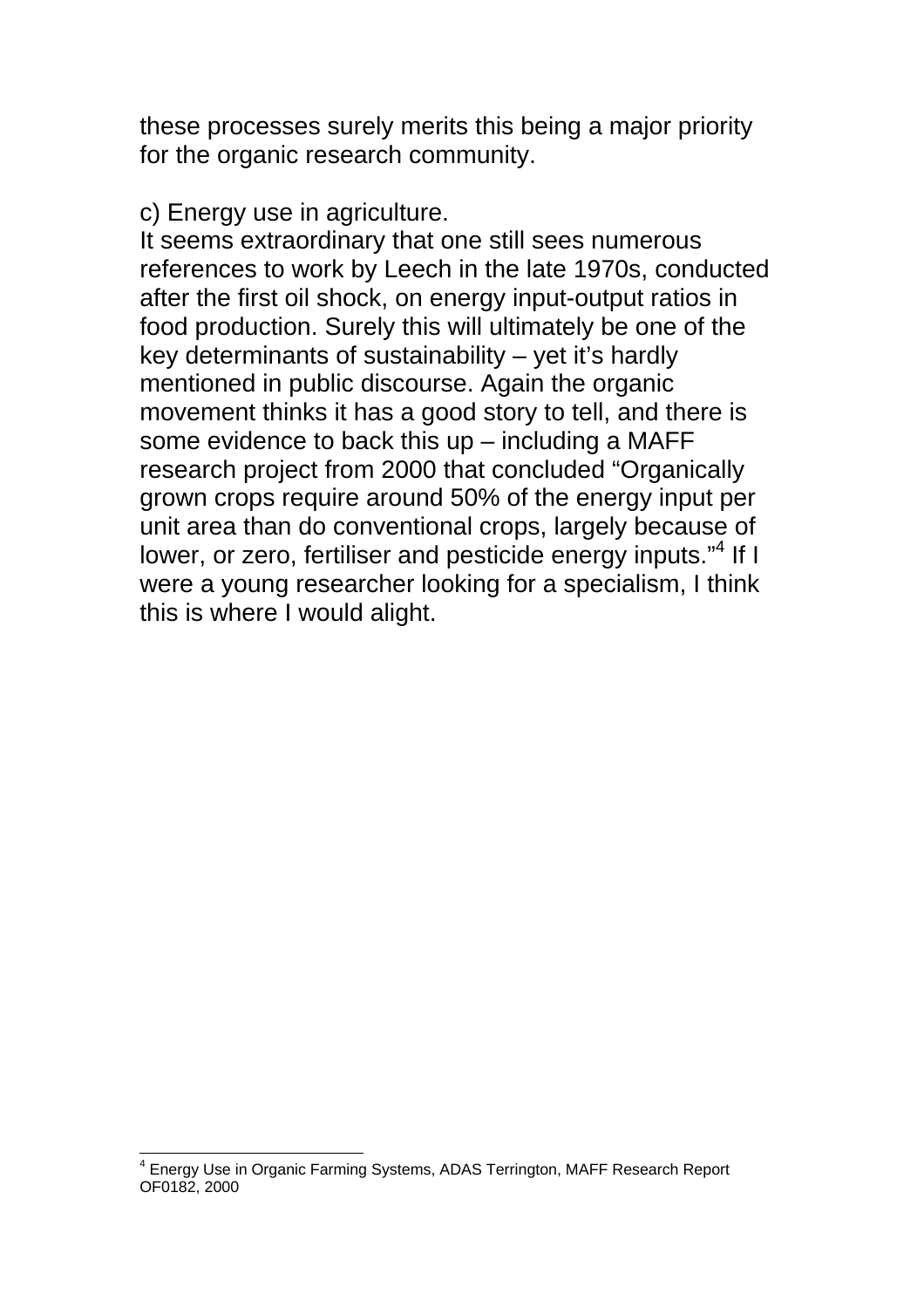## 2. Horticulture

It is a commonplace of the debate on health and wellbeing in Scotland that increased consumption of fruit and vegetables is essential. The NHS's review of the Scottish Diet Action Plan, published a week ago today, reported that in the ten years since that plan was first published the "daily consumption of fruit and vegetables remains at around 246 grams a day whereas the target was to achieve a minimum of 400 grams per person per day."[5](#page-6-0) We also know that the transport intensity of many fresh fruit and vegetables consumed in this country is completely unsustainable.

So Scotland needs to eat more fruit and vegetables and become more self-sufficient in those that can be grown here. So we need a far better understanding of what will thrive in our climatic and soil conditions, the most appropriate husbandry techniques under different growing conditions, and how to integrate such crops with other agricultural and horticultural operations. I know Audrey Litterick and colleagues at SAC here in Scotland, has been working on precisely this question – but the magnitude and importance of this subject merits considerable extra effort in support of their work.

<span id="page-6-0"></span> $\overline{\phantom{a}}$  $<sup>5</sup>$  Review of the Scottish Diet Action Plan: Progress and Impacts 1996 – 2006, Lang, Dowler</sup> and Hunter, NHS Health Scotland, 2006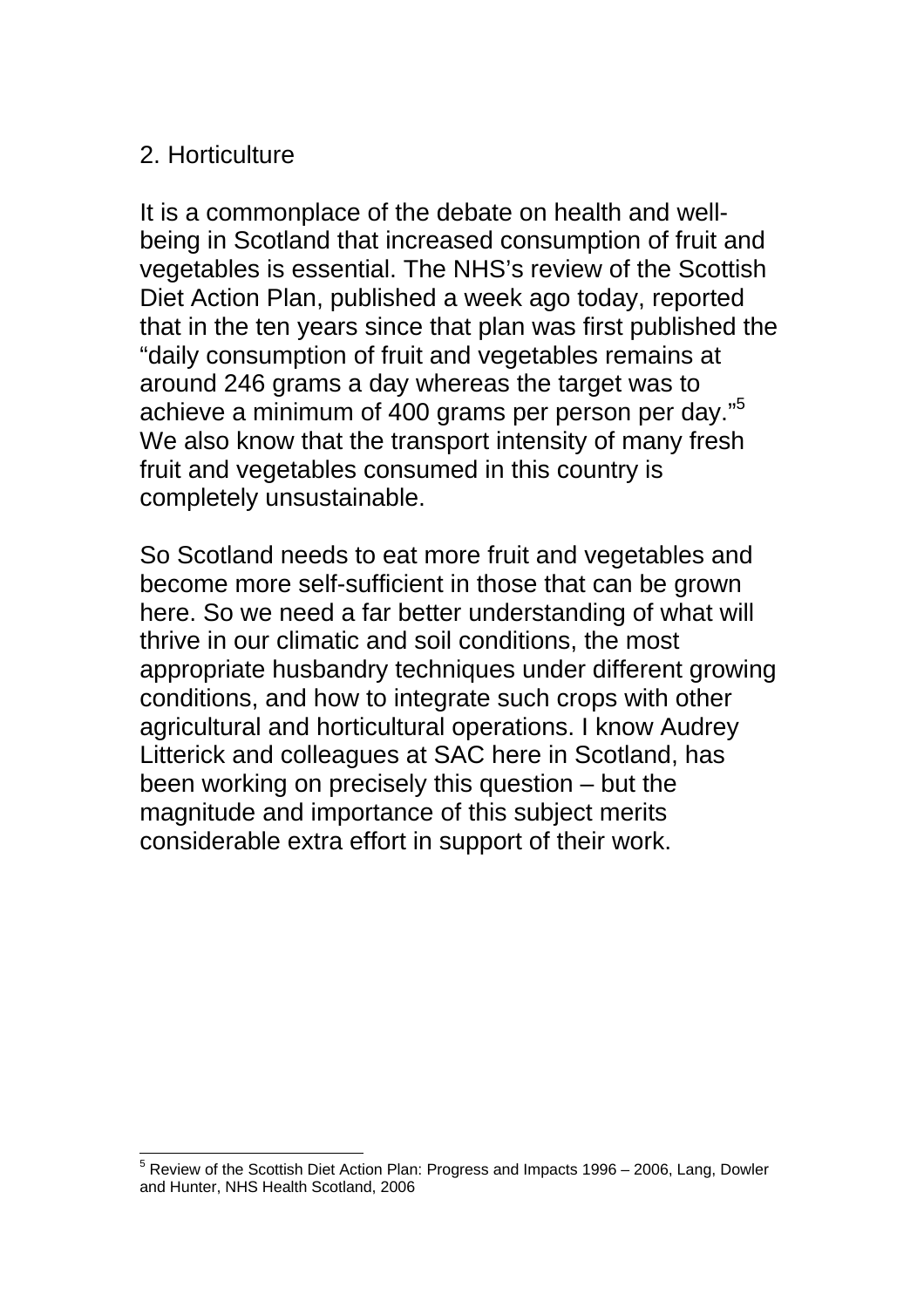## 3. Future production in Scotland's hills

With the move to the single farm payment, we are already seeing a radical reduction in livestock production in the hills and uplands. Figures released recently showed a decline of around 400,000 in the number of sheep in the Scottish Highlands in recent years.

Yet we also know that many of the land uses which the public has consistently shown it is prepared to pay to support – such as the extensive livestock production systems that have had such an important role in shaping our landscapes – are currently under serious threat.

Production systems which maintain and enhance soil carbon levels, that can be integrated with the public's taste for increasing woodland coverage, that enhance – or at least don't diminish – the capacity of farmland to buffer catchments from drought and flood conditions, and that produce animal fats with beneficial health-giving properties, are all legitimate areas for further research.

Scotland's upland communities need much clearer leadership on how to use their most important natural resource – land.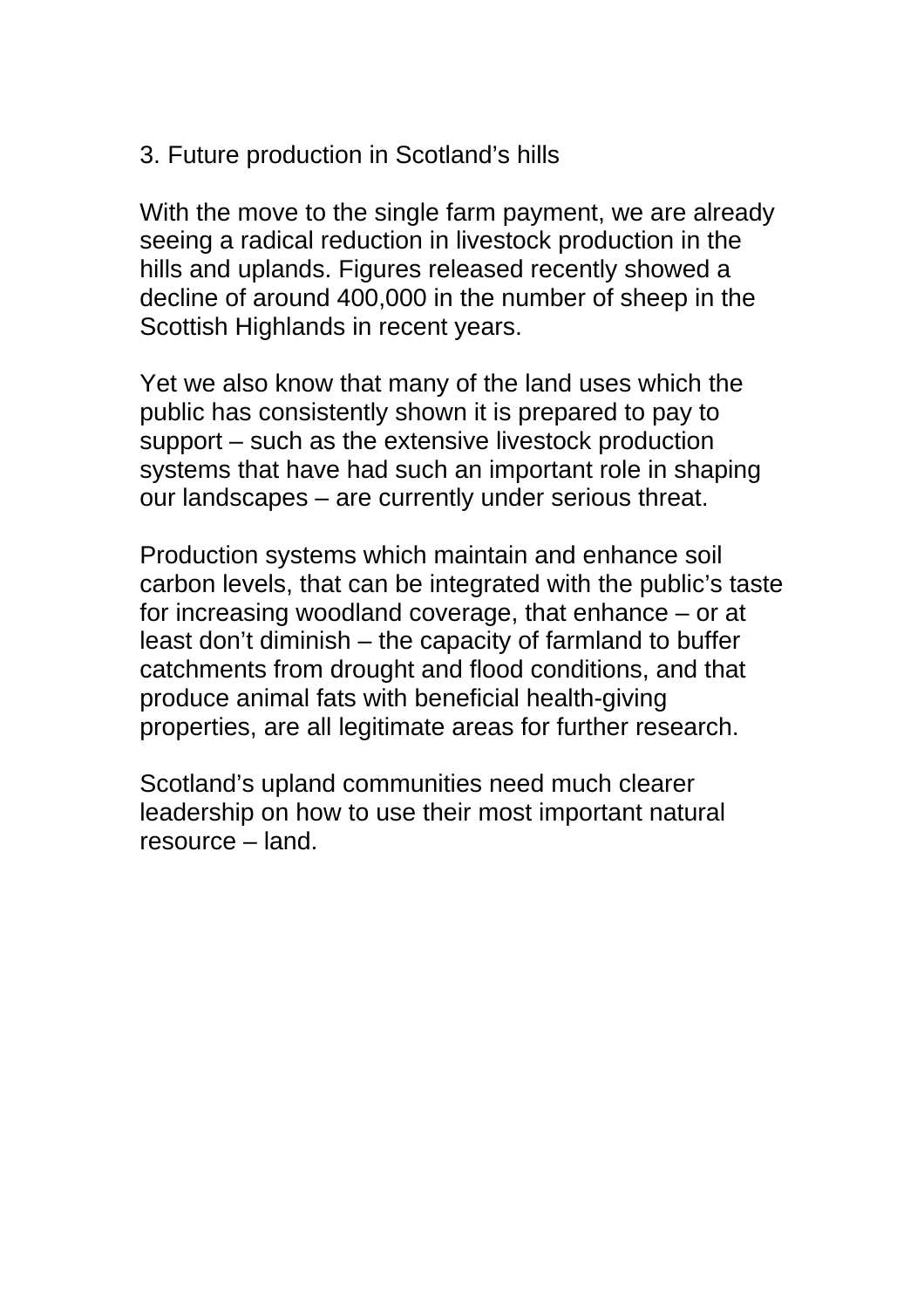### 4. Aquaculture

Finally, pursuing the theme of beneficial fats, it is also worth mentioning the global move of the aquaculture industry – particularly farmed salmon - away from the use of fish oils. Vegetable oils are increasingly substituting fish oils, as more sustainable and less contaminated alternatives.

Historically aquaculture has accounted for the large majority of global fish oil consumption. As fish oil supplies come under increasing pressure (and the FAO projects that demand will outstrip supply at the end of this decade), and as alarm at the human health implications of PCB and dioxin contamination of marine oils increases, demand for vegetable oils to feed fish is growing very rapidly.

Those of us involved in developing organic aquaculture would like to investigate this seriously – but the shortage of organically-grown vegetable oils with appropriate nutritional profiles for feeding to fish is a serious constraint. When I, and colleagues in the Soil Association looked into this last year, we identified one UK organic farmer with a serious commitment to organic oil seed production. He has since emigrated.

There is a growing and potentially highly lucrative market niche here, but a great deal more research needs to be done on the practicalities.